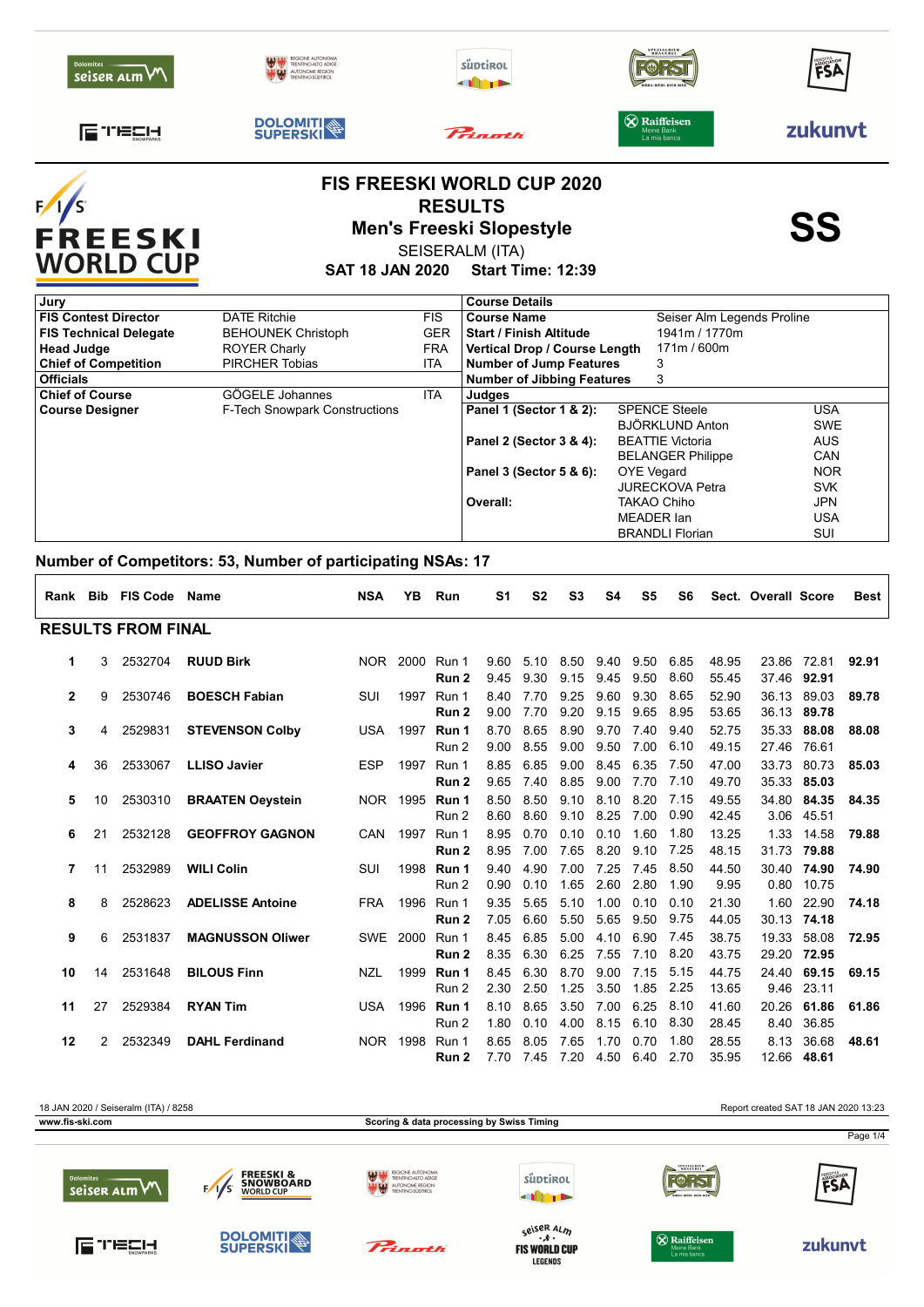|                                |                                                                          | <b>FIS FREESKI WORLD CUP 2020</b><br><b>DECIII TC</b> |                                                    |         |
|--------------------------------|--------------------------------------------------------------------------|-------------------------------------------------------|----------------------------------------------------|---------|
| ETECH.                         | <b>DOLOMITI</b>                                                          | Princetti                                             | $\otimes$ Raiffeisen<br>Meine Bank<br>La mia banca | zukunvt |
| <b>Dolomites</b><br>seiser ALM | REGIONE AUTONOMA<br>TRENTINO-ALTO ADIGE<br><b>AN SAN</b> AUTONOME REGION | süptirol<br><b>II</b> T                               | SPEZIALBIER-<br>BRAUEREI<br>BIRRA-RIÈRE-BEER-BIER  | FSA     |



**RESULTS<br>Men's Freeski Slopestyle**<br>SEISERALM (ITA)

SEISERALM (ITA)

**SAT 18 JAN 2020 Start Time: 12:39**

## **Number of Competitors: 53, Number of participating NSAs: 17**  $\overline{1}$

|    |    | Rank Bib FIS Code Name |                                   | <b>NSA</b> | YΒ   | Run                 | S1           | S2           | S <sub>3</sub> | S4           | S5           | S6           |                | Sect. Overall Score |                            | Best  |
|----|----|------------------------|-----------------------------------|------------|------|---------------------|--------------|--------------|----------------|--------------|--------------|--------------|----------------|---------------------|----------------------------|-------|
| 13 | 24 | 2529590                | <b>HARDING Tyler</b>              |            |      | GBR 1996 Run 1      | 8.00         | 7.05         | 8.15           | 9.25         | 8.75         | 0.80         | 42.00          | 2.66                | 44.66                      | 44.66 |
|    |    |                        |                                   |            |      | Run 2               | 8.55         | 5.45         |                | 8.35 9.10    | 0.85         | 0.10         | 32.40          |                     | 2.00 34.40                 |       |
| 14 | 20 | 2532083                | <b>STEVENSON Ryan</b>             | USA        | 2000 | Run 1               | 9.05         | 7.80         | 6.00           | 1.50         | 0.10         | 2.00         | 26.45          | 8.53                | 34.98                      | 34.98 |
|    |    |                        |                                   |            |      | Run 2               | 8.15         | 7.75         | 4.00           | 0.70         | 0.10         | 0.10         | 20.80          |                     | 1.73 22.53                 |       |
| 15 | 34 | 2531785                | <b>MUELLAUER Lukas</b>            | <b>AUT</b> |      | 1997 Run 1<br>Run 2 | 7.20<br>5.00 | 7.45<br>7.25 | 8.60<br>8.40   | 6.30<br>6.90 | 0.85<br>0.40 | 0.10<br>0.10 | 30.50<br>28.05 | 1.73                | 2.13 32.63<br>29.78        | 32.63 |
| 16 | 1  | 2530747                | <b>RAGETTLI Andri</b>             | SUI        |      | 1998 Run 1          | 8.80         | 8.80         | 0.55           | 0.10         | 1.85         | 1.80         | 21.90          |                     | 1.60 23.50                 | 32.60 |
|    |    |                        |                                   |            |      | Run <sub>2</sub>    | 8.60         | 4.60         | 1.85 2.60      |              | 2.00         | 1.75         | 21.40          |                     | 11.20 32.60                |       |
|    |    |                        | <b>RESULTS FROM QUALIFICATION</b> |            |      |                     |              |              |                |              |              |              |                |                     |                            |       |
| 17 | 17 | 2533005                | YAMAMOTO Taisei                   | <b>JPN</b> | 2001 | Run 1               | 7.90         | 7.35         | 8.20           | 5.20         | 9.05         | 7.40         | 45.10          |                     | 32.40 77.50                | 77.50 |
|    |    |                        |                                   |            |      | Run 2               | 1.35         | 1.15         | 1.00           | 1.00         | 1.90         | 1.60         | 8.00           |                     | 9.46 17.46                 |       |
| 18 | 5  | 2532249                | <b>HALL Alexander</b>             | <b>USA</b> | 1998 | Run 1               | 8.85         | 1.35         | 0.10           | 2.50         | 8.40         | 7.00         | 28.20          | 6.13                | 34.33                      | 76.95 |
|    |    |                        |                                   |            |      | Run 2               | 9.40         | 7.40         | 9.45           | 8.70         | 8.70         | 7.30         | 50.95          |                     | 26.00 76.95                |       |
| 19 | 26 | 2533820                | <b>SAMNOEY Ulrik</b>              | NOR        |      | 2002 Run 1          | 7.90         | 7.00         | 7.60           | 7.20         | 8.10         | 7.10         | 44.90          |                     | 31.86 76.76                | 76.76 |
|    |    |                        |                                   |            |      | Run 2               | 5.50         | 6.05         | 5.25           | 7.60         | 8.25         | 3.30         | 35.95          |                     | 18.13 54.08                |       |
| 20 | 32 | 2532358                | <b>BURATTI Benoit</b>             | FRA        |      | 1997 Run 1          | 0.50         | 0.10         | 1.00           | 5.00         | 8.25         | 8.15         | 23.00          |                     | 0.53 23.53                 | 75.95 |
|    |    |                        |                                   |            |      | Run 2               | 7.20         | 6.20         | 8.85           | 9.05         | 8.05         | 8.20         | 47.55          |                     | 28.40 75.95                |       |
| 21 | 22 | 2530908                | <b>WELPONER Ralph</b>             | <b>ITA</b> |      | 1997 Run 1          | 7.00         | 1.60         | 2.00           | 7.50         | 8.10         | 0.75         | 26.95          | 1.73                | 28.68                      | 75.26 |
|    |    |                        |                                   |            |      | Run 2               | 7.20         | 7.40         | 8.00           | 7.50         | 7.95         | 8.15         | 46.20          |                     | 29.06 75.26                |       |
| 22 | 13 | 2530404                | <b>WESTER Oscar</b>               |            |      | SWE 1995 Run 1      | 6.25         | 8.70         | 7.05           | 6.35         | 8.60         | 7.50         | 44.45          |                     | 30.26 74.71                | 74.71 |
|    |    |                        |                                   |            |      | Run 2               | 7.20         | 8.55         | 4.00           | 6.35         | 4.90         | 7.85         | 38.85          |                     | 24.53 63.38                |       |
| 23 | 7  | 2529040                | <b>GOEPPER Nicholas</b>           |            |      | USA 1994 Run 1      | 8.20         | 3.65         | 7.75           | 6.45         | 9.55         | 8.30         | 43.90          |                     | 28.00 71.90                | 74.50 |
|    |    |                        |                                   |            |      | Run 2               | 5.60         | 6.55         | 7.90           | 7.05         | 9.65         | 8.15         | 44.90          |                     | 29.60 74.50                |       |
| 24 | 29 | 2533571                | <b>FAGAN Deven</b>                | USA        |      | 2002 Run 1<br>Run 2 | 5.50<br>5.95 | 5.20<br>4.60 | 8.60<br>8.00   | 7.85<br>7.65 | 7.70<br>8.10 | 8.15<br>8.05 | 43.00<br>42.35 |                     | 30.26 73.26<br>29.46 71.81 | 73.26 |
| 25 | 19 | 2530151                | <b>PATJA Aleksi</b>               | <b>FIN</b> |      | 1995 Run 1          | 7.00         | 5.15         | 7.45           | 7.00         | 7.10         | 7.90         | 41.60          |                     | 31.46 73.06                | 73.06 |
|    |    |                        |                                   |            |      | Run 2               | 7.20         | 5.80         | 8.15           | 5.00         | 3.70         | 1.90         | 31.75          |                     | 18.00 49.75                |       |
| 26 | 28 | 2529124                | <b>NUMMEDAL Christian</b>         |            |      | NOR 1995 Run 1      | 6.05         | 3.85         | 8.60           | 7.55         | 8.50         | 8.25         | 42.80          |                     | 29.73 72.53                | 72.53 |
|    |    |                        |                                   |            |      | Run 2               | 5.10         | 6.10         | 2.25           | 0.10         | 0.10         | 0.10         | 13.75          |                     | 5.73 19.48                 |       |
| 27 | 18 | 2534772                | <b>THERRIAULT Edouard</b>         | CAN        |      | 2003 Run 1          | 8.25         | 6.15         | 8.55           | 6.30         | 8.75         | 7.85         | 45.85          |                     | 26.53 72.38                | 72.38 |
|    |    |                        |                                   |            |      | Run 2               | 2.65         | 6.20         | 3.00           | 4.00         | 3.80         | 3.75         | 23.40          |                     | 15.33 38.73                |       |
| 28 | 31 | 2533913                | PORTER MACLENNAN                  | CAN        |      | 2003 Run 1          | 8.70         | 5.20         | 8.80           | 7.40         | 7.25         | 7.55         | 44.90          |                     | 26.13 71.03                | 71.03 |
|    |    |                        |                                   |            |      | Run 2               | 8.70         | 5.45         |                | 8.70 8.35    | 4.60         | 7.60         | 43.40          |                     | 25.33 68.73                |       |
| 29 | 35 | 2533220                | <b>MAHARAVO Vincent</b>           | <b>FRA</b> |      | 1997 Run 1          | 4.80         | 5.15         | 8.05           | 7.25         | 4.40         | 7.90         | 37.55          |                     | 23.33 60.88                | 70.11 |
|    |    |                        |                                   |            |      | Run <sub>2</sub>    | 6.85         | 4.55         | 7.50           | 7.40         | 8.00         | 7.95         | 42.25          |                     | 27.86 70.11                |       |
| 30 | 51 | 2534218                | <b>SIVIGNON Timothe</b>           | <b>FRA</b> |      | 2003 Run 1          | 5.70         | 6.80         | 6.55           | 6.90         | 8.50         | 6.90         | 41.35          |                     | 26.53 67.88                | 67.88 |
|    |    |                        |                                   |            |      | Run 2               | 7.20         | 6.80         | 6.45           | 6.95         | 8.70         | 0.20         | 36.30          | 2.40                | 38.70                      |       |
| 31 | 40 | 2534081                | <b>KOIVISTO Kuura</b>             | <b>FIN</b> | 2000 | Run 1               | 5.25         | 4.00         | 6.20           | 5.00         | 9.10         | 8.05         | 37.60          |                     | 25.46 63.06                | 67.76 |
|    |    |                        |                                   |            |      | Run 2               | 7.75         | 4.35         | 5.80           | 5.50         | 8.85         | 8.05         | 40.30          |                     | 27.46 67.76                |       |



**LEGENDS**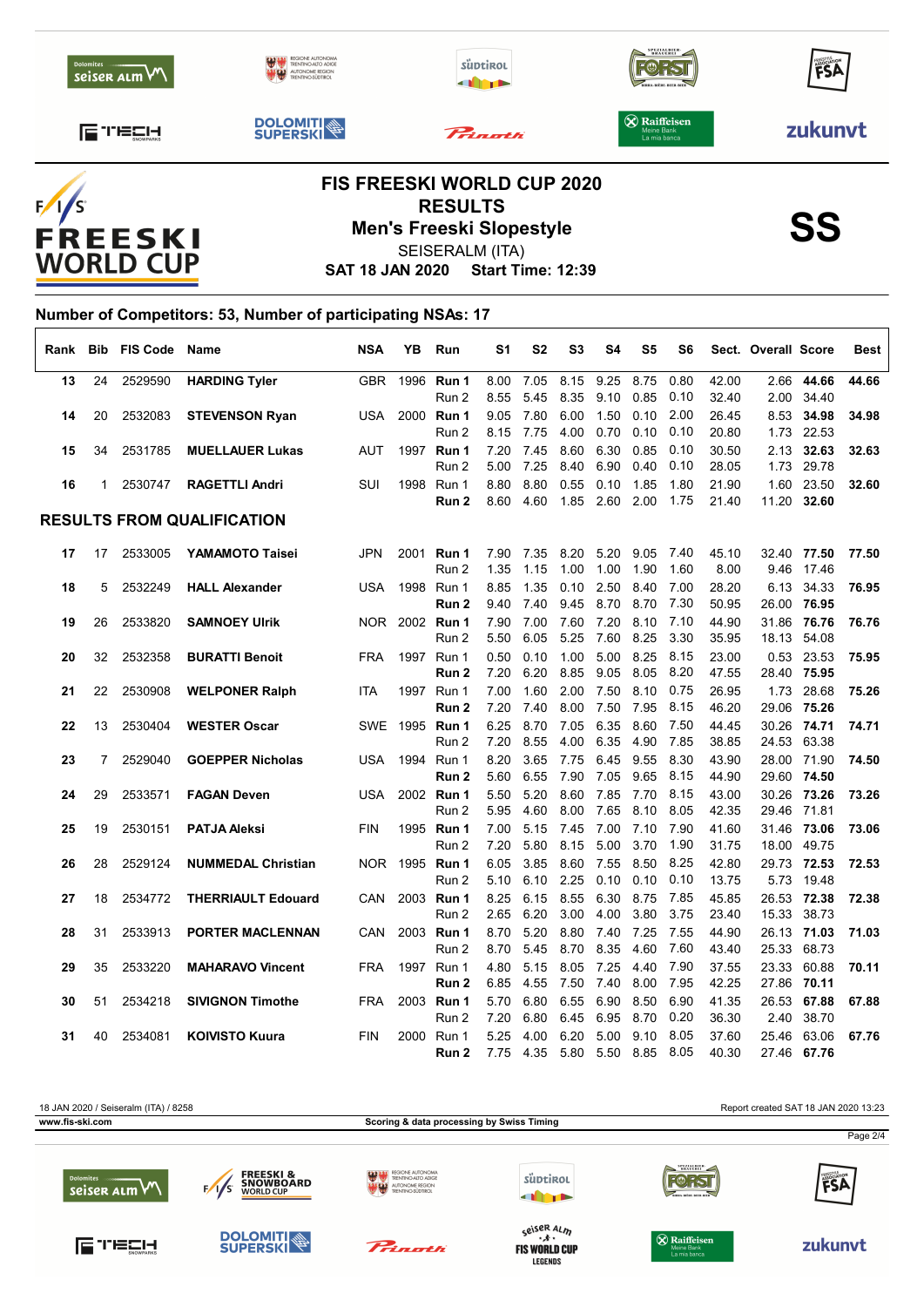

 $F/I/S$ FREESKI<br>WORLD CUP

SEISERALM (ITA)

**SAT 18 JAN 2020 Start Time: 12:39**

## **Number of Competitors: 53, Number of participating NSAs: 17**  $\overline{1}$

| Rank | Bib | <b>FIS Code</b> | Name                            | <b>NSA</b> | YΒ       | Run                                | S1           | S2           | S <sub>3</sub> | S4           | S5           | S6           |                | Sect. Overall Score |                           | Best  |
|------|-----|-----------------|---------------------------------|------------|----------|------------------------------------|--------------|--------------|----------------|--------------|--------------|--------------|----------------|---------------------|---------------------------|-------|
| 32   | 23  | 2529665         | <b>HENDRICKSON Mark</b>         | CAN        | 1998     | Run 1<br>Run 2                     | 6.75<br>7.75 | 8.55<br>8.50 | 8.75<br>8.70   | 8.35<br>8.50 | 0.55<br>4.30 | 0.10<br>7.25 | 33.05<br>45.00 | 2.00<br>21.33       | 35.05<br>66.33            | 66.33 |
| 33   | 33  | 2531380         | <b>PREUSS Florian</b>           | <b>GER</b> |          | 1992 Run 1<br>Run 2                | 8.50<br>8.85 | 8.35<br>1.90 | 6.90<br>6.60   | 9.00<br>8.65 | 7.55<br>7.00 | 4.90<br>7.20 | 45.20<br>40.20 | 20.66<br>22.26      | 65.86<br>62.46            | 65.86 |
| 34   | 15  | 2532212         | <b>GUBSER Kim</b>               | <b>SUI</b> |          | 2000 Run 1<br>Run 2                | 6.95<br>6.95 | 7.10<br>7.50 | 8.25<br>8.35   | 7.45<br>7.30 | 4.50<br>4.50 | 7.90<br>7.85 | 42.15<br>42.45 | 22.00               | 64.15<br>22.00 64.45      | 64.45 |
| 35   | 52  | 2530793         | <b>SCHULER Luca</b>             | SUI        |          | 1998 Run 1<br>Run 2                | 8.25<br>6.35 | 5.70<br>5.20 | 4.00<br>6.00   | 5.45<br>2.50 | 8.20<br>0.10 | 7.65<br>1.75 | 39.25<br>21.90 |                     | 23.06 62.31<br>4.00 25.90 | 62.31 |
| 36   | 41  | 2532425         | <b>BAUMGARTNER Samuel</b>       | AUT        |          | 1997 Run 1<br>Run 2                | 5.05<br>5.15 | 6.15<br>3.35 | 5.25<br>5.55   | 4.50<br>7.15 | 0.50<br>7.00 | 0.10<br>6.95 | 21.55<br>35.15 | 26.66               | 1.86 23.41<br>61.81       | 61.81 |
| 37   | 39  | 2529990         | <b>BARTIK Simon</b>             | <b>CZE</b> |          | 1994 Run 1<br>Run 2                | 7.00<br>7.10 | 4.35<br>4.40 | 5.75<br>7.80   | 5.05<br>6.55 | 5.60<br>4.35 | 7.15<br>6.45 | 34.90<br>36.65 | 18.80               | 53.70<br>23.20 59.85      | 59.85 |
| 38   | 46  | 2532451         | <b>RUDIGIER Hannes</b>          | AUT        |          | 2000 Run 1<br>Run 2                | 4.85<br>4.80 | 5.70<br>5.70 | 6.50<br>6.35   | 6.10<br>6.35 | 8.45<br>0.80 | 7.55<br>0.10 | 39.15<br>24.10 | 20.66<br>1.46       | 59.81<br>25.56            | 59.81 |
| 39   | 37  | 2533054         | <b>FUJII Gen</b>                | <b>JPN</b> | 2001     | Run 1<br>Run 2                     | 0.55<br>5.85 | 0.10<br>5.25 | 4.15<br>6.55   | 4.50<br>7.90 | 7.25<br>7.30 | 0.35<br>4.20 | 16.90<br>37.05 |                     | 0.40 17.30<br>22.53 59.58 | 59.58 |
| 40   | 43  | 2533839         | <b>POUCH James</b>              | GBR        |          | 1999 <b>Run 1</b><br>Run 2         | 7.25<br>7.00 | 5.50<br>4.55 | 6.00<br>7.80   | 6.90<br>7.10 | 3.40<br>3.15 | 8.00<br>6.90 | 37.05<br>36.50 | 21.46               | 21.60 58.65<br>57.96      | 58.65 |
| 41   | 12  | 2530293         | <b>BORM William</b>             | <b>USA</b> |          | 1997 Run 1<br>Run 2                | 4.10<br>0.70 | 8.50<br>0.10 | 7.65<br>7.60   | 7.50<br>7.65 | 8.90<br>0.60 | 8.65<br>0.10 | 45.30<br>16.75 | 11.20<br>0.66       | 56.50<br>17.41            | 56.50 |
| 42   | 44  | 2532689         | <b>McCORMICK Chris</b>          |            |          | GBR 1998 Run 1<br>Run <sub>2</sub> | 1.30<br>8.05 | 6.75<br>6.90 | 2.00<br>6.65   | 4.00<br>8.30 | 1.60<br>4.00 | 7.00<br>3.85 | 22.65<br>37.75 | 12.66<br>18.53      | 35.31<br>56.28            | 56.28 |
| 43   | 49  | 2532453         | <b>VEILE Vincent</b>            | <b>GER</b> |          | 1998 <b>Run 1</b><br>Run 2         | 5.75<br>5.00 | 1.95<br>2.20 | 5.15<br>5.15   | 5.95<br>5.90 | 6.60<br>6.75 | 7.35<br>7.75 | 32.75<br>32.75 | 20.40<br>7.06       | 53.15<br>39.81            | 53.15 |
| 44   | 54  | 2531299         | <b>REMONNAY Alex</b>            | <b>FRA</b> |          | 1997 Run 1<br>Run 2                | 3.05<br>3.40 | 5.85<br>2.30 | 4.50<br>4.10   | 5.00<br>3.10 | 4.30<br>1.35 | 4.30<br>1.95 | 27.00<br>16.20 | 9.60                | 15.60 42.60<br>25.80      | 42.60 |
| 45   | 45  | 2532005         | <b>WADDELL Cameron</b>          | AUS        |          | 1999 Run 1<br>Run 2                | 4.15<br>6.10 | 5.80<br>2.00 | 5.50<br>3.50   | 4.10<br>4.20 | 2.75<br>2.10 | 1.25<br>2.60 | 23.55<br>20.50 | 7.86                | 13.86 37.41<br>28.36      | 37.41 |
| 46   | 53  | 2532788         | <b>KLEEBAUER Tobias</b>         |            | GER 2001 | Run 1<br>Run 2                     | 3.85<br>2.40 | 0.10<br>4.15 | 1.00<br>7.10   | 4.00<br>4.50 | 0.10<br>3.60 | 0.10<br>2.00 | 9.15<br>23.75  | 3.06<br>12.93       | 12.21<br>36.68            | 36.68 |
| 47   | 42  | 2532210         | <b>MAGNIN Thibault</b>          | <b>ESP</b> |          | 2000 Run 1<br>Run 2                | 8.15<br>0.90 | 6.25<br>0.10 | 7.10<br>1.10   | 7.80<br>0.30 | 4.00<br>1.45 | 0.65<br>1.25 | 33.95<br>5.10  | 1.73<br>0.66        | 35.68<br>5.76             | 35.68 |
| 48   | 50  | 2532817         | <b>BRESKY Vojtech</b>           | <b>CZE</b> |          | 1999 Run 1<br>Run 2                | 7.85<br>0.45 | 2.65<br>0.10 | 8.25<br>1.00   | 6.60<br>1.50 | 7.50<br>2.10 | 0.25<br>1.60 | 33.10<br>6.75  | 2.00<br>0.66        | 35.10<br>7.41             | 35.10 |
| 49   | 25  | 2532391         | <b>KAUPANG Mikkel Brusletto</b> |            |          | NOR 1999 Run 1<br>Run 2            | 3.80<br>4.10 | 9.15<br>8.65 | 8.00<br>2.00   | 1.00<br>3.00 | 4.25<br>5.65 | 0.30<br>0.20 | 26.50<br>23.60 | 1.20                | 27.70<br>1.73 25.33       | 27.70 |
| 50   | 16  | 2532250         | <b>SAETEROEY Eirik</b>          |            |          | NOR 1997 Run 1<br>Run 2            | 0.10<br>3.00 | 0.10<br>6.75 | 1.50<br>4.50   | 4.20<br>0.50 | 3.35<br>0.10 | 3.05<br>0.10 | 12.30<br>14.95 | 1.33                | 0.53 12.83<br>16.28       | 16.28 |
| 51   | 48  | 2533299         | <b>JOHNSON Bailey</b>           | AUS        | 1998     | Run 1<br>Run 2                     |              | 3.65 4.10    | 5.00           | 0.50         | 0.10         | 0.10         | 13.45          |                     | 1.20 14.65<br><b>DNS</b>  | 14.65 |



**LEGENDS**